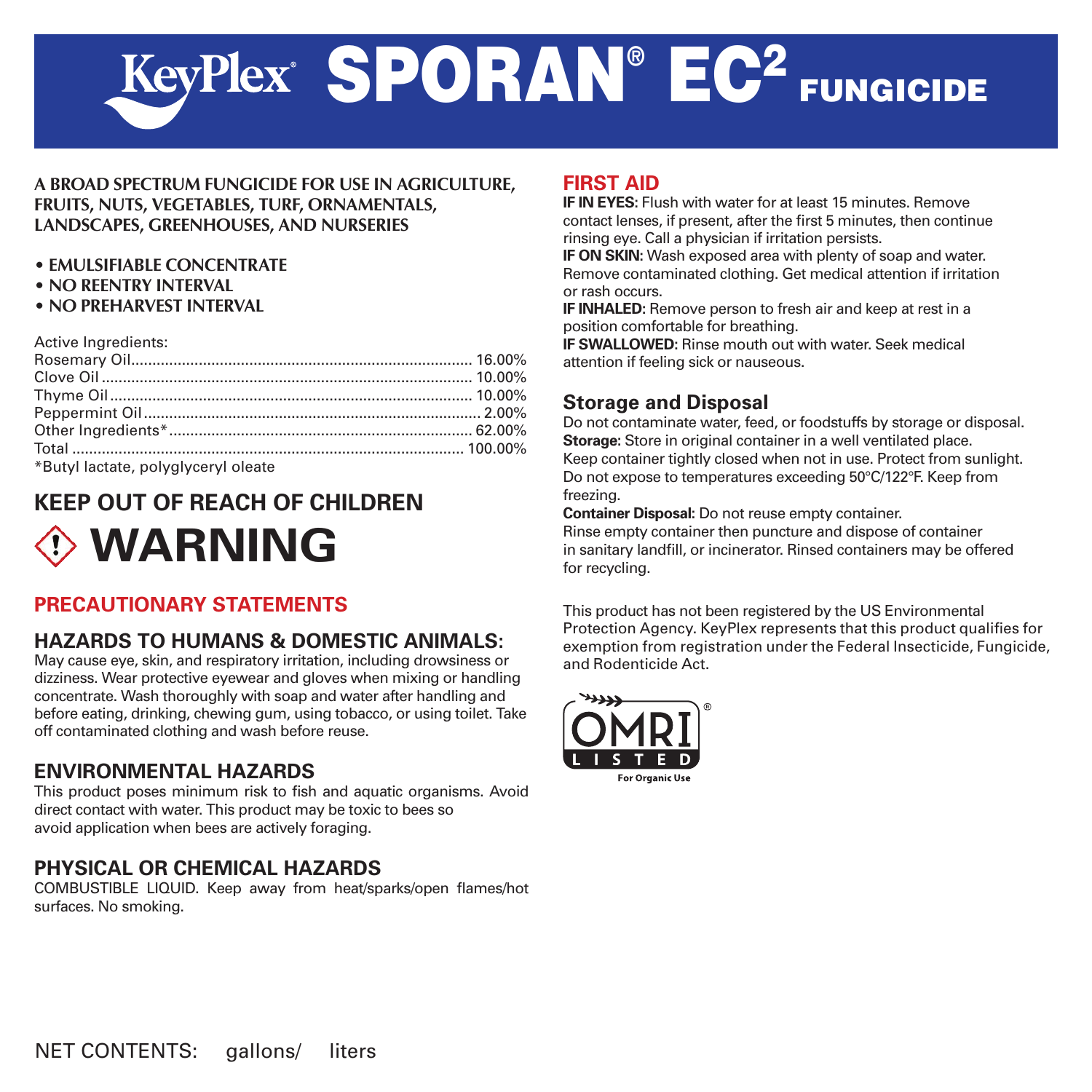SPORAN® EC<sup>2</sup> is a broad spectrum, contact fungicide. It controls diseases such as Botrytis Gray Mold (strawberries), Powdery Mildews (grapes, gerbera daisies), Phytophthora Late Blight (tomatoes), etc.

- • Disease preventative and curative.
- • Prevents fungal attack of plant tissues.
- • Prevents and controls black spot on roses, anthracnose, rust and powdery mildew.
- • Disrupts the cell wall of spores and hyphae.
- • For best results, maintain constant agitation in spray equipment.
- • For optimal performance, do not mix with cold water (less than 45° F).
- • Do not apply to wilted or otherwise stressed plants, or to newly transplanted materials prior to root establishment.
- • Check for leaf and flower burn in small-scale trials before conducting large-scale application of SPORAN® EC<sup>2</sup>.
- • When used in conjunction with beneficial insects, it is recommended that a small trial be conducted to assure compatibility before using on a large scale.

## **DIRECTIONS FOR USE:**

Only protected handlers may be in the application area. Do not apply this product in a way that will contact workers or other persons either directly or through drift.

**PLANT SAFETY:** The use directions of this product are based on the results of product testing programs on a wide variety of ornamental plants. However, it is impossible to test this product on all species and cultivars. The phytotoxicity of SPORAN® EC<sup>2</sup> has been assessed on a wide variety of common ornamental plants with no phytotoxicity. However, not all plant species and their varieties and cultivars have been tested with SPORAN® EC<sup>2</sup> applied alone or with a possible tank mix combinations, sequential pesticide treatments, and adjuvants and surfactants. Local conditions also can influence plant tolerance and may not match those under which testing has been conducted. Therefore, before using SPORAN® EC<sup>2</sup>, test the product on a sample of the plant and/or seedling. Do not apply on plants when the temperature is 90° F or above.

## **THE USE OF ADJUVANT (SPREADERS AND/OR PENETRANTS) IS HIGHLY RECOMMENDED FOR IMPROVING PERFORMANCE**

**SPORAN® EC can be applied through most standard or field type sprayers after dilution and mixing with water in accordance with label instructions. For best results, spray coverage should be uniform and complete. Always read and follow label directions for adjuvants.**

**Preharvest Interval:** SPORAN® EC<sup>2</sup> may be applied at any time up to and including the day of harvest.

Use volume of water necessary for uniform and complete spray coverage of foliage.

**Use lower rates for light to moderate infestations and higher rates for heavy infestations. Repeat application as required to maintain the desired level of control.**

## **Mixing and Application Instructions**

SHAKE WELL BEFORE USING. TO MAINTAIN A HOMOGENEOUS SPRAY MIXTURE, CONSTANT AGITATION OR RECIRCULATION IS REQUIRED.

## **GENERAL INFORMATION**

Apply spray solutions in properly maintained and calibrated equipment capable of delivering the desired volumes. **Always clean tank, pump and lines thoroughly with water after use.**

#### **Mixing**

Add SPORAN® EC<sup>2</sup> to one-half (1/2) tankª under agitation containing water of 45° F or greater before filling to desired level. When combining with other products, such as adjuvants, insecticides, fungicides, or fertilizers, add these products first when the tank is approximately 1/2 full. Ensure that there is good agitation while mixing for complete emulsification. Maintain agitation during spray application.

a In areas with hard water (water with a total hardness of greater than 200 ppm), it is recommended to completely fill tank with water first and then add a water softener, mix thoroughly, add the appropriate quantity of SPORAN® EC<sup>2</sup>, and mix thoroughly. It is critical that the water softener be add to the entire quantity of water and mixed thoroughly before introducing the SPORAN® EC2 to achieve maximum emulsion.

#### **Application Equipment and Techniques**

Spray droplet size should be adjusted to minimize drift and allow application to the intended exposure area only.

## **Boom Equipment**

For best control using hydraulic or hydraulic air assist equipment, use the recommended rate of this product in sufficient gallons of spray solution per acre as a broadcast spray. Spray should thoroughly wet foliage but not run off.

#### **Hand-held and High Volume Equipment**

Spray-to-wet applications of this product may be made with knapsack and backpack sprayers, pump-up pressure sprayers, handguns, hand wands, and other hand-held spray equipment and vehicle mounted high volume spray equipment. For the most efficient use of spray mixture, spray all leaf surfaces uniformly and completely to wetness.

#### **AERIAL APPLICATIONS**

- Prior to application, check the aircraft/helicopter spray equipment for uniformity of spray pattern, spray width and output.
- Apply a minimum of 15 gallons per acre of diluted product.
- Optimum results are obtained when plant foliage is not too dense.
- Coverage is essential for good control. Use an output that will ensure optimum product penetration and coverage.
- Make aerial applications when the wind velocity favors on-target product deposition (approximately 3 to 10 mph). Do not apply when wind velocity exceeds 15 mph.
- Low humidity and high temperature increase the evaporation rate of spray droplets and therefore minimize the likelihood of good coverage.
- Use the largest droplet size consistent with good pest control. Formulation of very small droplets may be minimized by appropriate nozzle selection, by orientating nozzles away from the air stream as much as possible, and by avoiding excessive spray boom pressure.
- Spray should be released at the lowest height consistent with pest control and flight safety. Applications more than 10 feet above the crop canopy are not recommended.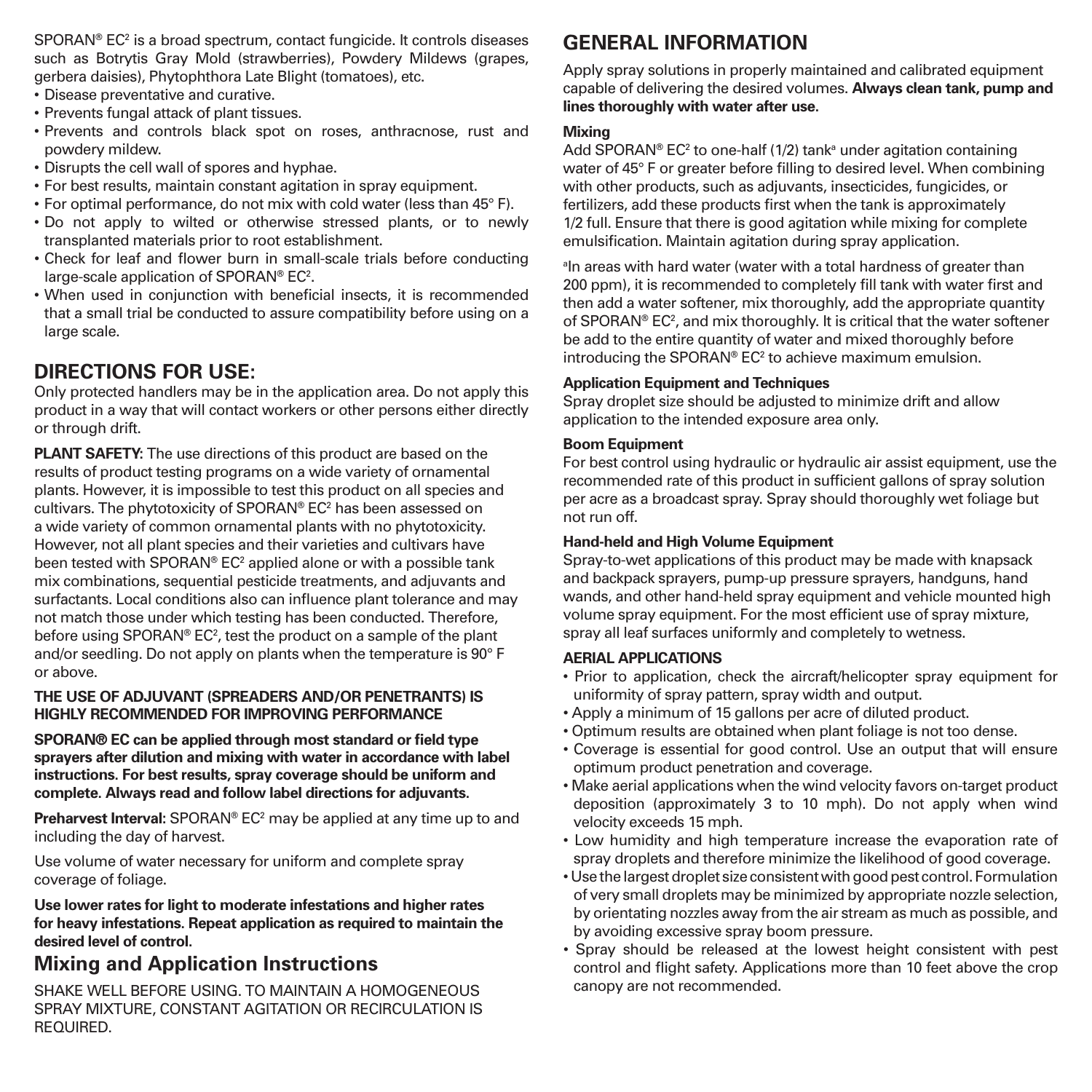Questions or Comments: Call 1-800-433-7017 weekdays, 9 a.m. to 4 p.m., EST

Chemical Safety Information: Call 1-800-535-5053 anytime (InfoTrac Chemical Response System)

LIMIT OF WARRANTY AND LIABILITY: KeyPlex warrants that this product conforms to the chemical description on the label and is reasonably fit for the purposes set forth in the Complete Directions for Use ("Directions") when used in accordance with those Directions under the conditions described therein. NO OTHER EXPRESS WARRANTY OR IMPLIED WAR-RANTY OF FITNESS FOR A PARTICULAR PURPOSE OR MERCHANTABILI-TY IS MADE. This warranty is also subject to the conditions and limitations stated herein.

Buyer and all users shall promptly notify KeyPlex of any claims whether based in contract, negligence, strict liability, other tort or otherwise.

Buyer and all users are responsible for all loss or damage from use or handling which results from conditions beyond the control of KeyPlex including, but not limited to, incompatibility with other products other than those set forth in Directions, unusual weather, weather conditions which are outside the range considered normal at the application site and for the time periods when the product is applied, as well as weather conditions which are outside the applications ranges set forth in the Directions, application in any manner not explicitly set forth in the Directions, moisture conditions outside the moisture range specified in Directions, or the presence of products other than those set forth in the Directions in or on the soil, crop, or treated vegetation.

THE EXCLUSIVE REMEDY OF THE USER OR BUYER, AND THE LIMIT OF THE LIABILITY OF KEYPLEX OR ANY OTHER SELLER FOR ANY AND ALL LOSSES, INJURIES OR DAMAGES RESULTING FROM THE USE OR HANDLING OF THIS PRODUCT (INCLUDING CLAIMS BASED IN CON-TRACT, NEGLIGENCE, STRICT LIABILITY, OTHER TORT OR OTHERWISE) SHALL BE THE PURCHASE PRICE PAID BY THE USER OR BUYER FOR THE QUANTITY OF THIS PRODUCT INVOLVED, OR, AT THE ELECTION OF KEYPLEX OR SELLER, THE REPLACEMENT OF SUCH QUANTITY OR IF NOT ACQUIRED BY PURCHASE, REPLACEMENT OF SUCH QUANTITY. IN NO EVENT SHALL KEYPLEX OR ANY OTHER SELLER BE LIABLE FOR ANY INCIDENTAL, CONSEQUENTIAL OR SPECIAL DAMAGES.

Buyer and all users are deemed to have accepted the terms of this LIMIT OF WARRANTY AND LIABILITY, which may not be varied by any verbal or written agreement.



© 2016 KeyPlex KeyPlex P.O. Box 2515, Winter Park, FL 32790-2515, USA

www.KeyPlex.com

This product or use thereof may be covered by one or more patents. You must visit www. uspto.gov and consult your legal advisor for further information.

SPORAN and KeyPlex are registered trademark of Kittrich Corporation and KeyPlex. Ap.No. KPX02915; Formula: KPA-034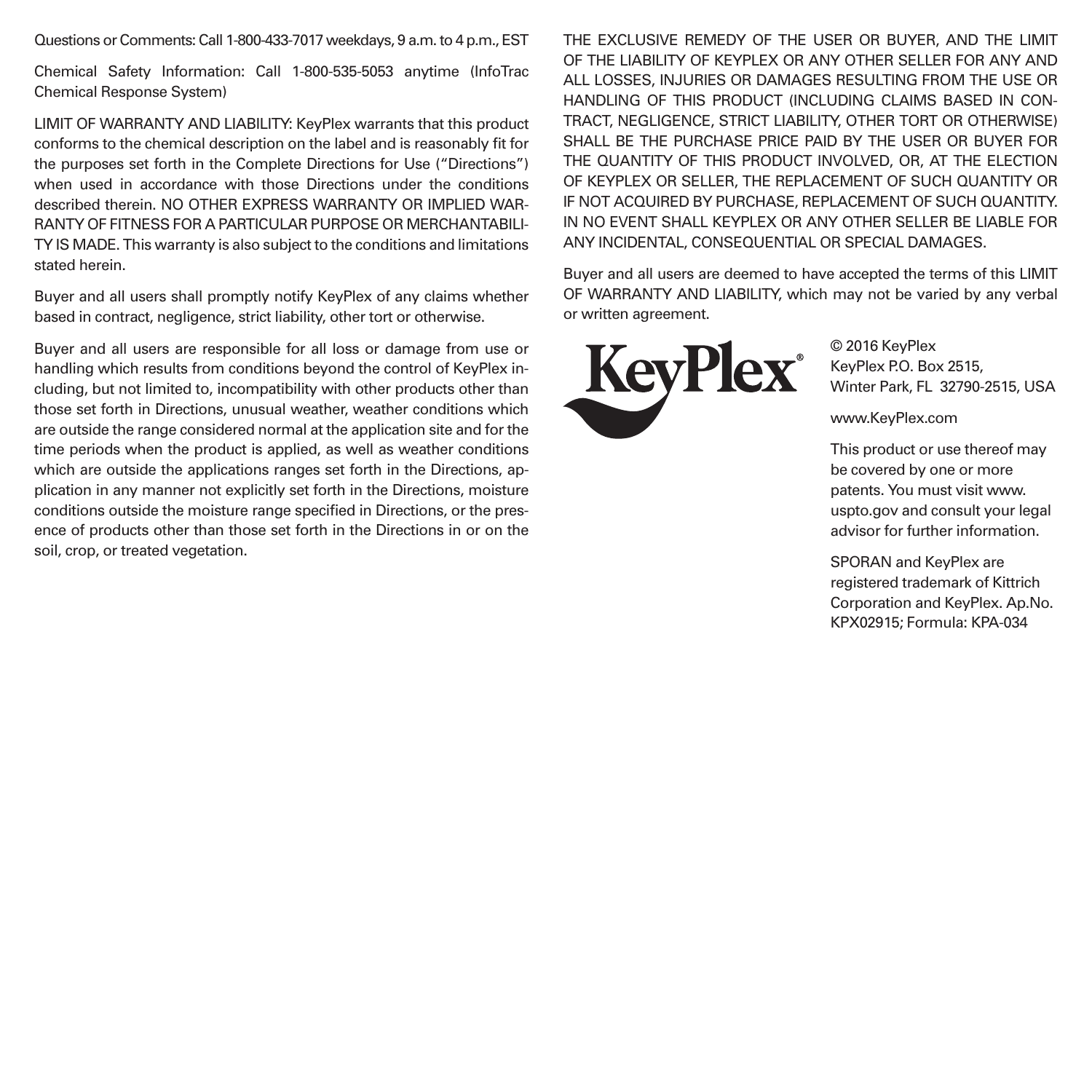**APPLICATION RATES:** SPORAN® EC2 is an effective fungicide for prevention and control of various fungal diseases. Applications should be made once the disease is observed.

| Crops<br>Including but not limited to                                                                                                                       | <b>Diseases</b><br>Including but not limited to                                                                                            | <b>Application Rate in 100 Gallons per Acre</b><br>for Ground Applications |
|-------------------------------------------------------------------------------------------------------------------------------------------------------------|--------------------------------------------------------------------------------------------------------------------------------------------|----------------------------------------------------------------------------|
| <b>Legume and Fruiting Vegetables:</b><br>Beans, Eggplants, Lentils, Peas,<br>Peanuts, Peppers and Tomatoes                                                 | Bacterial Spot, Early Blight, Early Leaf<br>Spot, Gray Mold, Late Blight, Powdery<br>Mildew, Bean Rust, Botrytis Neck, Pin<br>Rot, Rust    | $1.0 - 3.0$ pt                                                             |
| <b>Bulb, Cole and Leafy Vegetables:</b><br>Broccoli, Cabbage, Cauliflower, Celery,<br>Garlic, Lettuce, Onion and Spinach                                    | Alternaria Leaf Spot, Downy Mildew, Gray<br>Mold, Powdery Mildew, Black Root Rot,<br>Botrytis Neck Rot, Pin Rot, Rust                      | $1.0 - 3.0$ pt                                                             |
| Cucurbits:<br>Cantaloupes, Cucumbers, Melons,<br>Squashes and Watermelons                                                                                   | Alternaria Leaf Spot, Downy Mildew,<br>Powdery Mildew                                                                                      | $1.0 - 3.0$ pt                                                             |
| <b>Root and Tuber Vegetables:</b><br>Potatoes, Radishes, Sweet Potatoes<br>and Turnips                                                                      | Bacterial Spot, Early Blight, Early Late<br>Blight, Powdery Mildew, Black Root Rot                                                         | $1.0 - 2.0$ pt                                                             |
| <b>Small Fruits and Berries:</b><br>Blackberries, Blueberries, Cranberries,<br>Raspberries and Strawberries                                                 | Anthracnose Fruit Rot, Downy Mildew,<br>Gray Mold, Powdery Mildew, Sour Rot                                                                | $1.0 - 3.0$ pt<br>Note: Raspberries do not exceed 3 pts<br>per acre        |
| <b>Grapes and Hops:</b><br>Grapes (Raisin, Table and Wine)                                                                                                  | Powdery Mildew, Downy Mildew, Black<br>Rot.<br><b>Botrytis Bunch Rot</b>                                                                   | $1.5 - 3.0$ pt                                                             |
| Herbs:<br>Anise, Basil, Dill, Mint, Peppermint,<br>Spearmint, Thyme, and Wintergreen                                                                        | Powdery mildew                                                                                                                             | $1.0 - 2.0$ pt                                                             |
| <b>Stone Fruits and Pome Fruits:</b><br>Apples, Apricots, Cherries, Peaches,<br>Nectarines, Olives, Pears, Plums,<br>Prunes, Pomegranates and<br>Persimmons | Scab, Powdery Mildew, Brown Rot<br>Blossom Blight, Anthracnose, Rust, Gray<br>Mold, Cherry Leaf Spot, Fruit Brown Rot,<br><b>Black Rot</b> | $2.0 - 3.0$ pt                                                             |
| <b>Citrus and Sub Tropicals:</b><br>Avocados, Lemons, Grapefruit, Oranges,<br>Papayas, Bananas, Plantains and Mangos                                        | Alternaria Rot, Botrytis Rot, Greasy Spot,<br>Scab, Brown Rot                                                                              | $2.0 - 3.0$ pt                                                             |
| Nuts:<br>Almonds, Cashews, Pecans,<br>Pistachios and Walnuts                                                                                                | Scab, Walnut Blight, Brown Rot Blossom<br>Blight, Anthracnose, Rust                                                                        | $2.0 - 4.0$ pt                                                             |
| <b>Field Crops:</b><br>Corn, Cotton, Sorghum, Soybeans,<br>Sweet Corn and Tobacco                                                                           | Bacterial Blight, Leaf Spots, Anthracnose,<br>Rust, Powdery Mildew, Downey Mildew,<br>Seedling Blight                                      | $1.0 - 3.0$ pt                                                             |
| <b>Backyard Fruit and Nut Trees</b>                                                                                                                         | Powdery Mildew                                                                                                                             | $16 - 48$ fl oz<br>Thoroughly wet vegetation.                              |

For aerial applications use a minimum of 15 gallons of spray volume per acre. Complete coverage of foliage is essential to achieve<br>control. The foliage should be completely WET, but avoid runoff. The use of a spreader and/ **performance.**